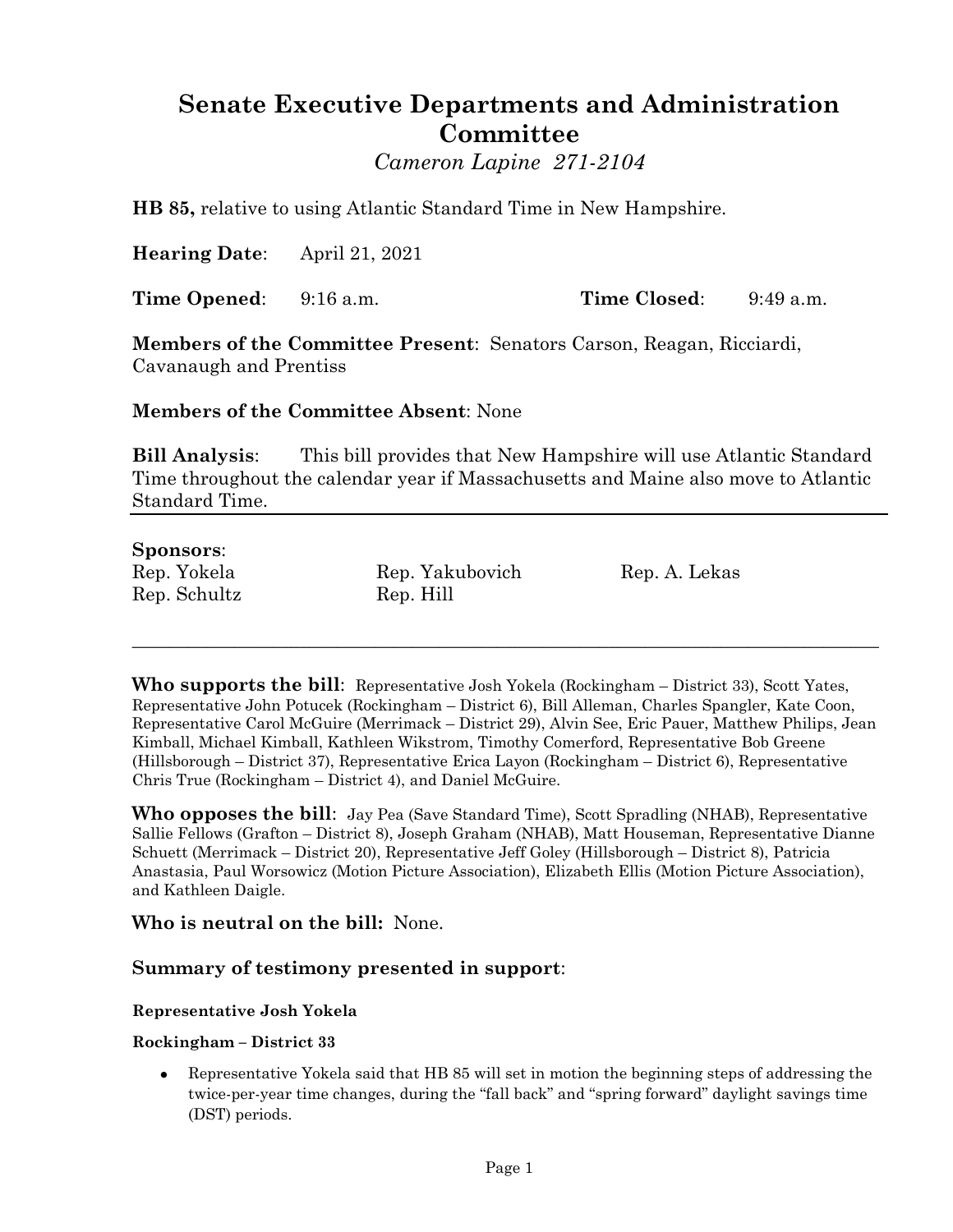- Rep. Yokela said that HB 85 came out of the November 1, 2017 Report of the Special Committee on the Commonwealth's Time Zone from the Massachusetts General Court. He said that the Special Committee found it to be a great economic and health benefit for New England to move as a group towards Atlantic Standard Time (AST), rather than state by state.
- Rep. Yokela said that HB 85 is contingent upon other states adopting the same policy.
- Rep. Yokela said that the federal government is not likely to allow DST to be adopted yearround. He said that one option is to move to AST, which would keep New Hampshire in the same time it was in at the time of the hearing. Rep. Yokela said that this solution only requires approval from the federal Department of Transportation and not the entire U.S. Congress.
- Rep. Yokela said that HB 85 passed the House with a veto-proof majority. He said that many people feel the issue of standard time versus DST is a big issue and there is a lot of support for HB 85.
- Rep. Yokela said that passing HB 85 does not mean that the "fall back" and "spring forward" changes would be killed. He said that the change is contingent on other states and it is more of a signal that New Hampshire believes it is an important issue to address and will give more credence to bills at the federal level.
- Senator Cavanaugh asked if New Hampshire did not nothing and federal law changes, would New Hampshire have to comply anyway.
	- **o** Rep. Yokela said that most of the bills on the federal level would allow DST to be in place year-round. He said that a change would not be forced. He said that the current federal rules allow DST during the specific times that DST is currently in place or to be on standard time year-round. He said that those are the only two options currently and Hawai'i and Arizona both use standard time year-round.
- Senator Prentiss expressed a concern over things like dispatch centers, hospitals, radio stations, and other "time-stamp specific" groups, especially those operating across state lines.
	- **o** Rep. Yokela said that the Massachusetts special committee addressed that issue with their recommendation that the region move together, rather than individual states moving. He said that some states are in multiple time zones currently and people address these issues daily. He said that people do not want to be out of synch with their economic hub, which is why HB 85 is contingent on Massachusetts enacting similar legislation. Rep. Yokela said that the Eastern Time Zone is the widest time zone and covers one hour and 45 minutes of sun time in total.
- Senator Prentiss said that, in her opinion, changing the time was an all-or-nothing proposition. She said that she thinks it is a federal issue and everyone that she works with, because of Washington, D.C., works off of Eastern Time. She said that she appreciates HB 85 and is not afraid of change, but believes this issue needs to be handled sensitively.
	- **o** Rep. Yokela said that he would not be opposed to a Committee Amendment that adds more states to the contingency plan. He said that once New York moves, he feels that everyone else will move. He said people do not want to be out of synch with the financial markets.

#### **Scott Yates**

#### **Lock the Clock Movement**

- Mr. Yates said that Senator Marco Rubio has a bill in Washington, D.C. now that has bipartisan support and would put the whole nation on permanent DST.
- Mr. Yates said that there are 16 states that have passed something similar to HB 85, and three more that are likely to pass bills in the coming weeks – Montana, Georgia, and Nebraska.
- Mr. Yates said that HB 85 is not too far reaching and not overwritten.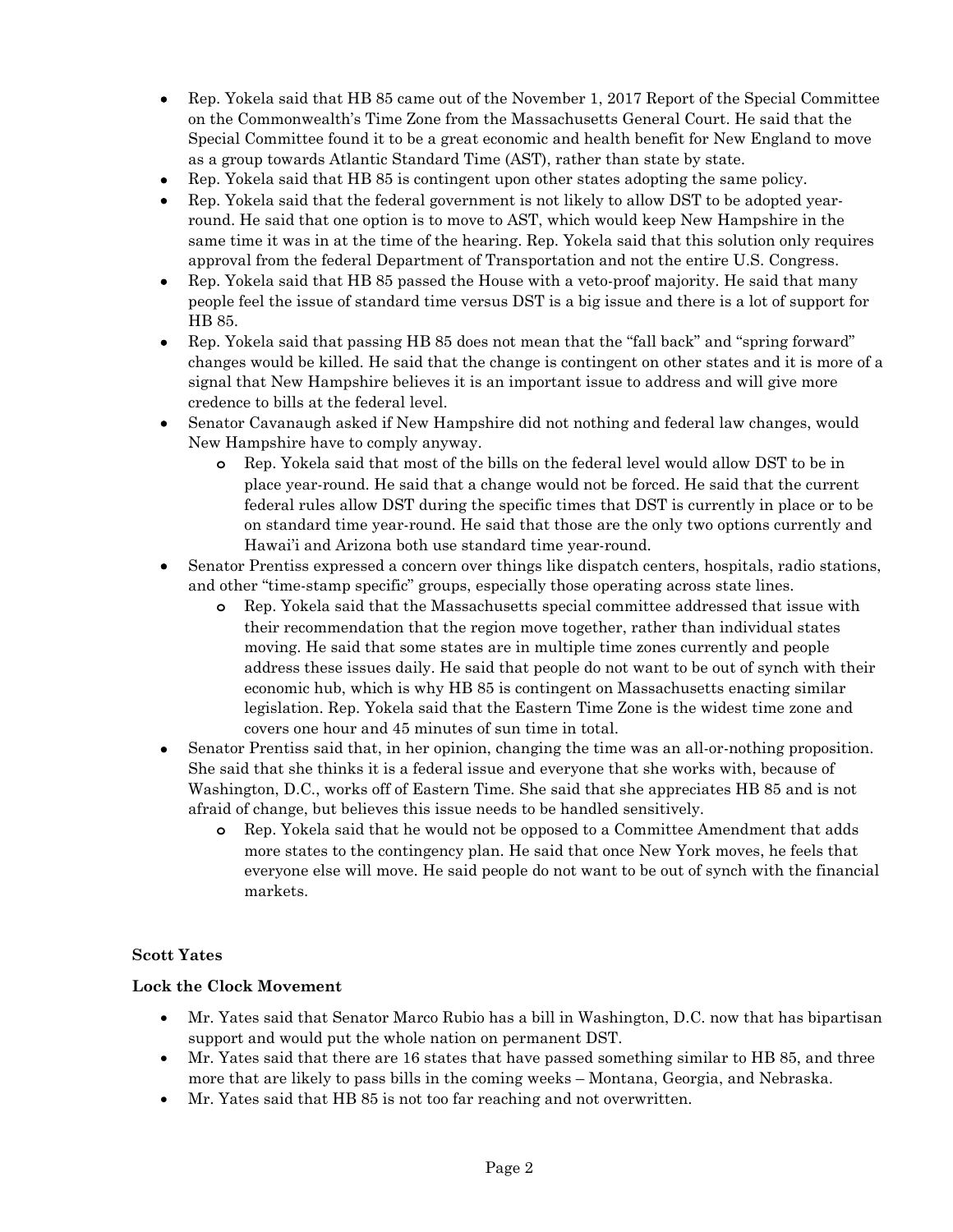- Mr. Yates said that it is a common misconception that pedestrians would be more unsafe in darkness in the morning, as pedestrians are six times more safe during the morning than in the afternoon. He said that, based on a study in Washington, pedestrians would be more safe with more daylight during the more dangerous afternoon.
- Mr. Yates said that heart attacks and strokes are an issue for one week per year after the "spring forward" change but, overall, the health effects are a wash. He said it is silly that the sun goes down at 4:15 PM in New Hampshire due its location in the East.

# **Summary of testimony presented in opposition**:

# **Representative Sallie Fellows**

# **Grafton – District 8**

- Representative Fellows encouraged the Committee to reference her written testimony and the chart she provided on relative sunrise and sunset times.
- Rep. Fellows said that switching to AST would make winter mornings darker, especially in December and January. She said that in December and January sunrise would not be until between 8:00 AM and 8:15 AM.
- Rep. Fellows said that students would be walking to their school buses in total darkness, up to two hours before sunrise, which would be very dangerous if there were no sidewalks.
- Rep. Fellows said that the heavy commuter period of 7:00 AM to 8:00 AM would be completely in the dark in December and January under AST and mostly dark in November and February. She said that it would make difficult commutes after snowstorms even worse.
- Rep. Fellows said that it is often said that eliminating DST will reduce heart attacks and strokes but, she said, the causes of heart attacks and strokes are blood pressure, cholesterol, and diabetes, not losing an hour of sleep once, once per year.
- Rep. Fellows said that it is often said that the extra afternoon sunlight can be used for exercise, but the cold and snow in New Hampshire keeps people indoors during that time anyway.
- Rep. Fellows said that there are hormonal changes in adolescents that have led doctors to recommend school start times shift to 8:30 AM. Under AST, that recommendation would be 9:30 AM.
- Rep. Fellows urged the Committee to have a plan in place for the impact of AST on schools before passing HB 85.

# **Scott Spradling**

# **NH Association of Broadcasters**

- Mr. Spradling said that HB 85 is a conversation every couple of years. He said that it started with frustrations over DST and, while he understands the purpose, the process is flawed and dangerous.
- Mr. Spradling said that HB 85 would only need Massachusetts and Maine for New Hampshire to move to AST. He said that those three states would be an hour ahead of the rest of the region some months but not for others, leading to understandable confusion.
- Mr. Spradling said that a fifth national time zone would pose severe economic challenges to radio and TV stations. Knowing that the busiest hours for those stations are drive time in the morning and prime time in the evenings, Mr. Spradling said that AST would shift those windows by a full hour, interrupting or fully removing critical revenue time.
- Mr. Spradling urged a federal solution, citing syndication problems. He said that existing time zones were developed in the 1880s, well before current technologies were developed, and said